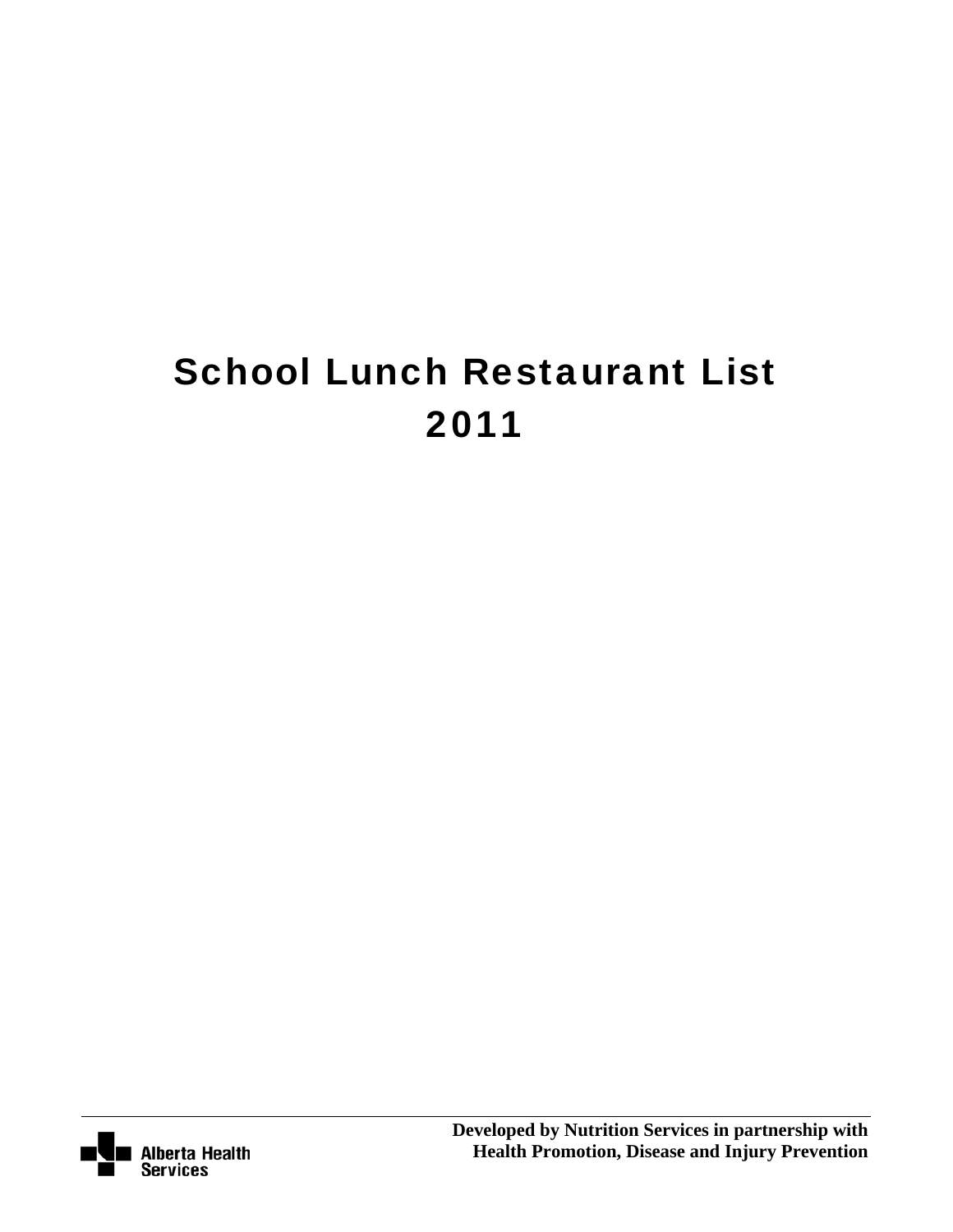## Table of Contents

|                                                  | <b>School Lunch Restaurant List by Categories:</b>                                                                                                                                 |  |  |  |  |
|--------------------------------------------------|------------------------------------------------------------------------------------------------------------------------------------------------------------------------------------|--|--|--|--|
| $\bullet$<br>$\bullet$<br>$\bullet$<br>$\bullet$ | <b>Booster Juice</b><br><b>Extreme Pita</b><br>Mr. Sub<br>Pita Pit<br>Quiznos<br><b>Tim Hortons</b><br>Subway                                                                      |  |  |  |  |
|                                                  | McDonald's<br>Wendy's                                                                                                                                                              |  |  |  |  |
| $\bullet$<br>$\bullet$                           | <b>Boston Pizza</b><br>Domino's Pizza<br><b>Little Caesars</b><br>Panago<br>Papa Johns                                                                                             |  |  |  |  |
| $\bullet$<br>٠                                   | East Side Mario's<br>Edo Japan<br>Kentucky Fried Chicken<br>Mary Brown's Famous Chicken & Taters!<br>Mucho Burrito<br>Opa! Souvlaki of Greece<br>Taco Bell<br>Taco Time<br>Wok Box |  |  |  |  |

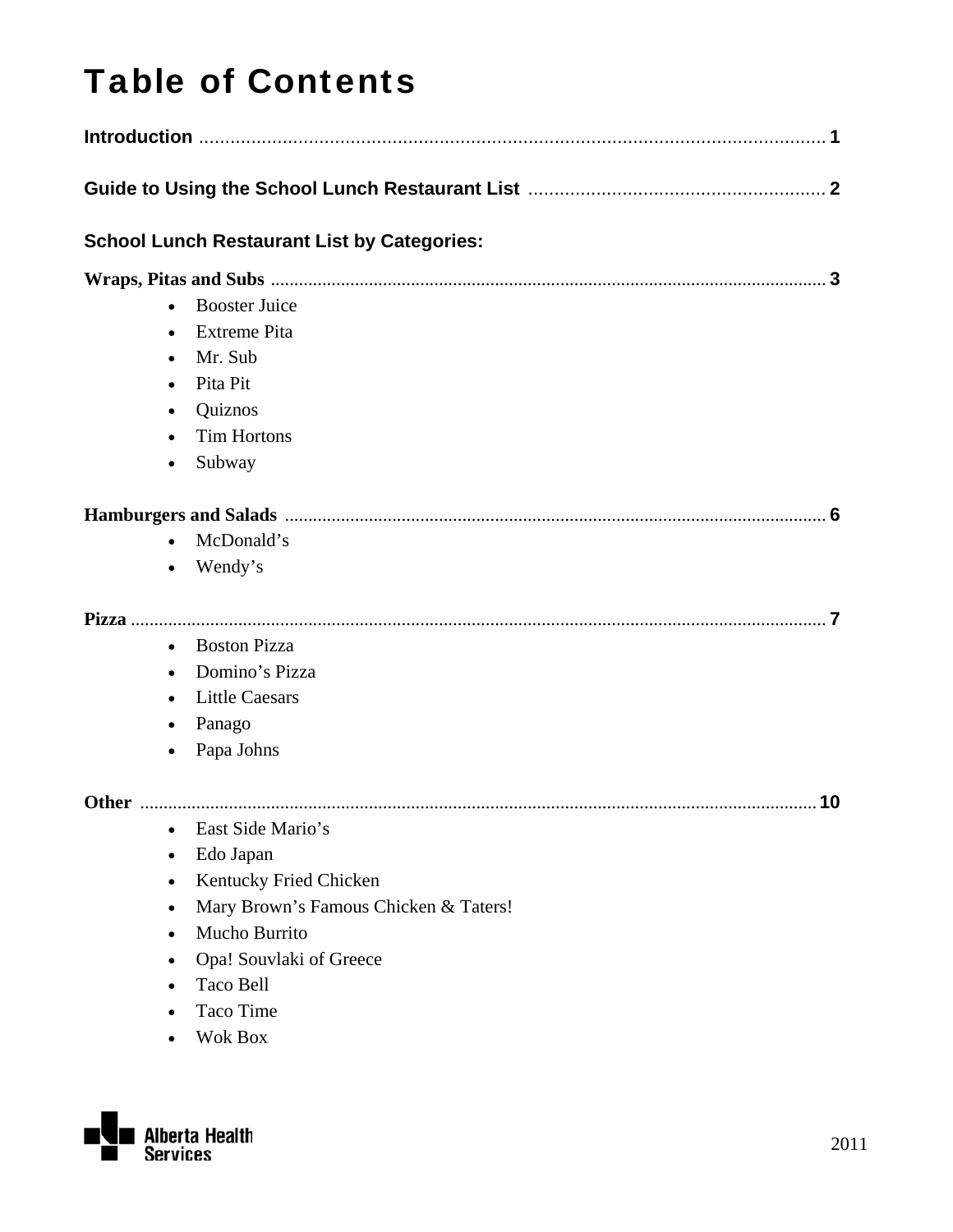## Introduction

#### **The Alberta Nutrition Guidelines for Children and Youth**

In 2008, Alberta Health and Wellness released the *Alberta Nutrition Guidelines for Children and Youth*. The purpose of the Guidelines is to help promote healthy eating habits for children and youth in schools, childcare facilities and recreation/community centres. This ensures that children and youth will be able to make healthy food choices in places where they live, learn and play.

The Guidelines apply to all food and beverages sold or served to children and youth. This would include foods provided or sold as part of hot lunch programs, parent-organized lunch sales, special lunch days, etc.

You can download a copy of the most up to date Guidelines at: http://www.healthyalberta.com/AboutHealthyU/280.htm.

#### **Nutrition Criteria**

The School Lunch Restaurant List has been developed using the nutrition criteria from the *Alberta Nutrition Guidelines for Children and Youth*. The Guidelines have separated all foods into three categories:

- 1. **Choose Most Often:** These foods should be **consumed daily**, in appropriate amounts and portion sizes, based on age category. These foods are all recommended as healthy choices in *Eating Well with Canada's Food Guide.*
- 2. **Choose Sometimes: No more than three servings** from the Choose Sometimes category are recommended per week. While these foods may still provide beneficial nutrients, they tend to be higher in added sugar, unhealthy fat and sodium (salt).
- 3. **Choose Least Often:** Eating these foods is **not recommended**. One serving could be eaten once a week. Foods from this category are very low in nutrients and higher in calories, fat, sugar and salt.

#### **The School Lunch Restaurant List**

Many schools rely on food from restaurants to serve as part of their lunch program. This resource provides a list of menu items from common restaurant chains that meet the Choose Most Often or Choose Sometimes criteria from the *Alberta Nutrition Guidelines for Children and Youth*. This list is intended to provide schools with some guidance on choosing healthier food items for their canteen menus, special lunch days or other school events that involve ordering food. This list includes menu items available from common restaurants across Alberta and is not a complete representation of the offerings from all food retail outlets that schools may use.

This list is not an endorsement for any particular menu item, restaurant or company. It reflects various examples of foods found in Alberta chain restaurants as of May 2011. **We encourage schools to refer to the criteria from the** *Alberta Nutrition Guidelines for Children and Youth* **(2010) or the Healthy U Food Checker (www.healthyalberta.ca ) to assess other menu items not on this list.**

Foods on the School Lunch Restaurant List were analyzed using Canadian nutrition information, when available, from restaurant websites.



1 2011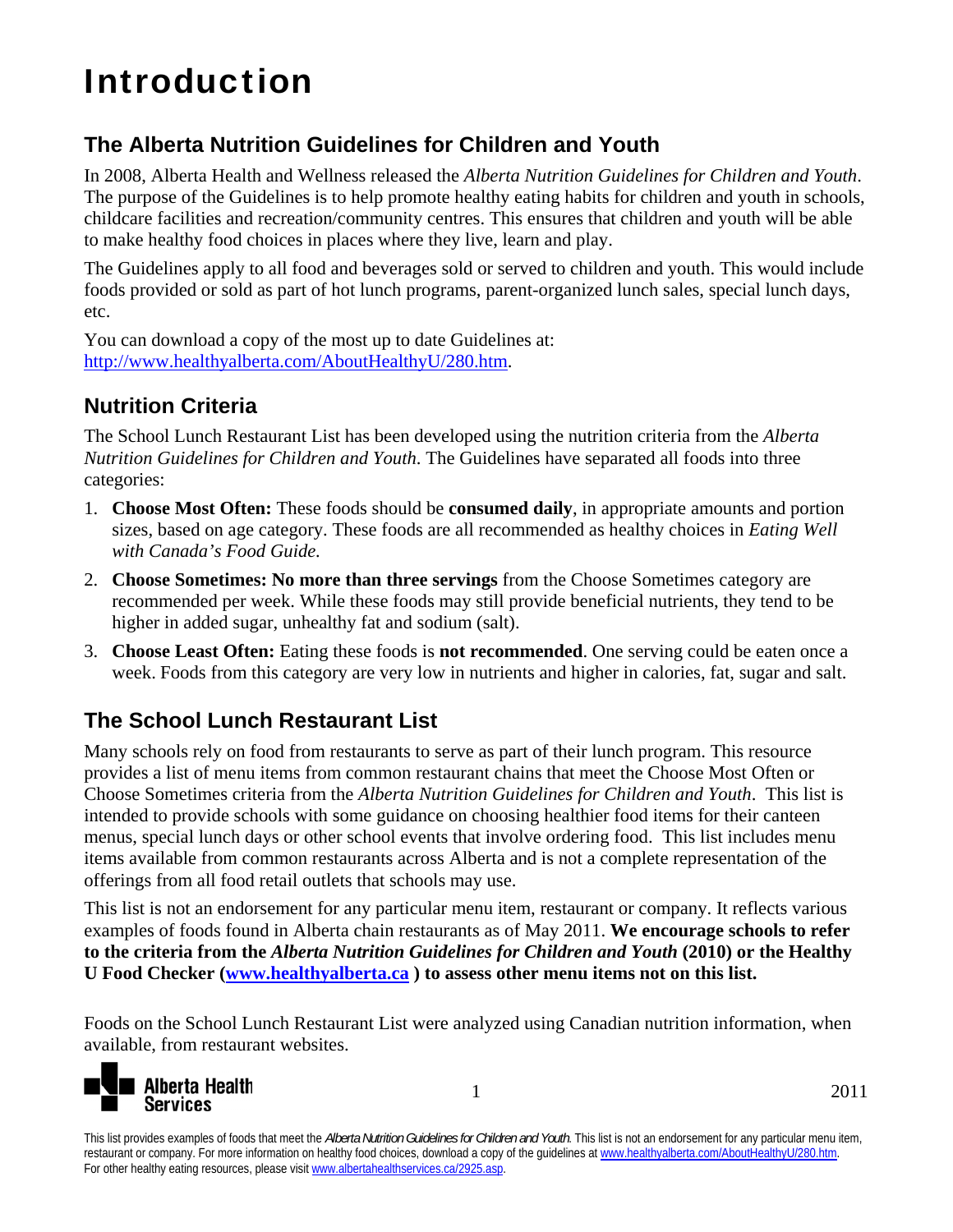## Guide to Using the School Lunch Restaurant List

This List is intended to be used when selecting healthier menu items from restaurants for your school or facility. Menu items are organized by restaurant type, by restaurant name and into Choose Most Often or Choose Sometimes foods. Foods from the Choose Least Often category are not included since they may be very low in nutrients and higher in calories, fat, sugar and salt.

When using items from this list, it is important to ensure that you are offering students a healthy, balanced meal. **Generally, a balanced meal includes servings from all 4 of the food groups in**  *Eating Well with Canada's Food Guide.* Some items on this list, on their own, may not reflect this recommendation and you may need to look for creative ways to provide balanced meals to students. For example, serving a slice of pizza with a fruit salad or adding a handful of baby carrots to a hamburger.

Schools are encouraged to support local businesses, or food retail establishments that meet the needs of their student population. When ordering from any external food provider, ask for nutrition information for menu items and determine whether these items meet the Alberta Nutrition Guidelines for Children and Youth. You can also work with these providers to make small changes that improve the nutritional value of menu items. Please see **Special Lunch Days** for general tips for making healthy choices for your lunch program.

**Please note, the School Lunch Restaurant List does not identify any potential allergens and therefore it is the responsibility of the school to evaluate products for potential allergies.** 

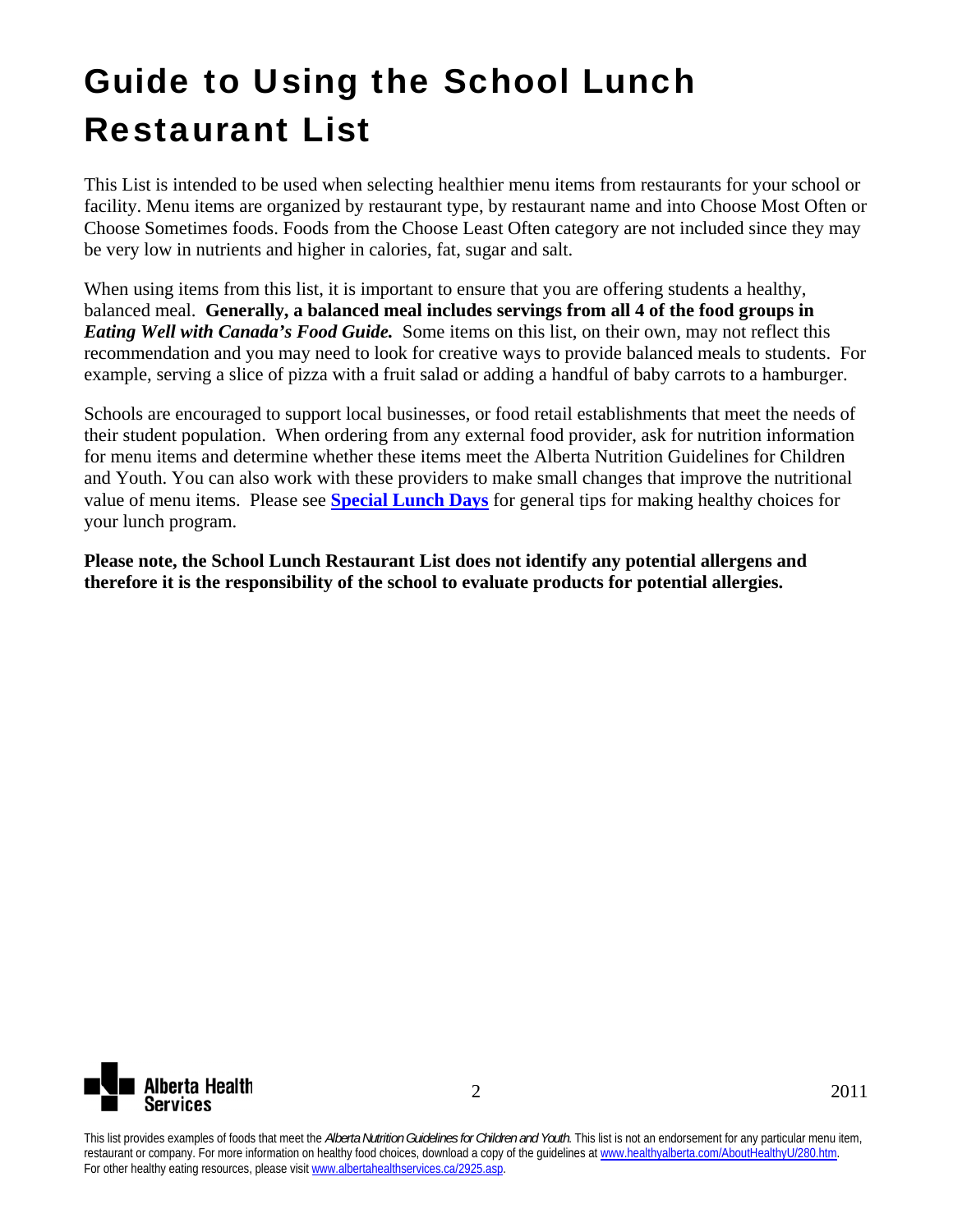### Wraps, Pitas and Subs

| <b>Retail Food Outlet</b> |                                                                                                                           | <b>Item</b>                                                                                                     | Most Often<br><b>Choose</b>          | Sometimes<br><b>Choose</b> |
|---------------------------|---------------------------------------------------------------------------------------------------------------------------|-----------------------------------------------------------------------------------------------------------------|--------------------------------------|----------------------------|
|                           |                                                                                                                           | School Wrap: Chicken Quesadilla                                                                                 | X                                    |                            |
|                           | All wraps are whole wheat. Toppings<br>and condiments are standard.                                                       | School Wrap: Ham                                                                                                | X                                    |                            |
|                           |                                                                                                                           | School Wrap: Pizza                                                                                              | $\overline{\text{X}}$<br>$\mathbf X$ |                            |
| <b>Booster Juice</b>      |                                                                                                                           | School Wrap: Turkey                                                                                             |                                      |                            |
|                           |                                                                                                                           | Smoothies (1 cup or 240 mL):                                                                                    | X                                    |                            |
|                           |                                                                                                                           | Berry Blossom (Bloom)                                                                                           | X<br>X                               |                            |
|                           |                                                                                                                           | <b>Cranberry Cyclone</b>                                                                                        | X                                    |                            |
|                           |                                                                                                                           | Mango Mania<br>Pineapple Chill                                                                                  | X                                    |                            |
|                           |                                                                                                                           | Starberry                                                                                                       | X                                    |                            |
|                           |                                                                                                                           |                                                                                                                 |                                      |                            |
|                           | Pita:                                                                                                                     | <b>Freestyle Pitas:</b>                                                                                         |                                      |                            |
|                           | • Whole Wheat<br><b>Vegetables:</b><br>• Lettuce<br>• Onion<br>• Tomatoes<br>• Green Peppers<br>• Mushrooms<br>• Cucumber | Grilled Chicken Pita - small                                                                                    |                                      | X                          |
|                           |                                                                                                                           | Falafel Pita - small                                                                                            |                                      | X                          |
|                           |                                                                                                                           | <b>Classic Pitas:</b>                                                                                           |                                      |                            |
|                           |                                                                                                                           | Market Fresh Veggie - small                                                                                     |                                      | X                          |
|                           |                                                                                                                           | Market Fresh Veggie - regular                                                                                   |                                      | $\mathbf X$                |
|                           | May add 1 cheese OR 1 condiment:                                                                                          | Tuna - small                                                                                                    |                                      | X                          |
|                           | <b>Condiment:</b><br><b>Cheese:</b>                                                                                       | <b>Kidz Pitas:</b>                                                                                              |                                      |                            |
|                           | • Cheddar<br>• Tzatziki                                                                                                   | <b>Sweet Chicken Little</b>                                                                                     |                                      | X                          |
|                           | • Hummus<br>• Mozzarella                                                                                                  | BBQ4U                                                                                                           |                                      | $\mathbf X$                |
|                           | • Balsamic Vinaigrette<br>• Light Mayonnaise                                                                              | <b>Beefosaurus Rex</b>                                                                                          |                                      | $\overline{\text{X}}$      |
|                           | • Light Ranch                                                                                                             | Fee-Fi-Fo-Hummus                                                                                                |                                      | $\boldsymbol{\mathrm{X}}$  |
| Extreme Pita              | • Light Caesar<br>• Honey Mustard                                                                                         | Kidz Pitas: Sauce or cheese is included. Nutritional analysis does not account<br>for additional side or drink. |                                      |                            |

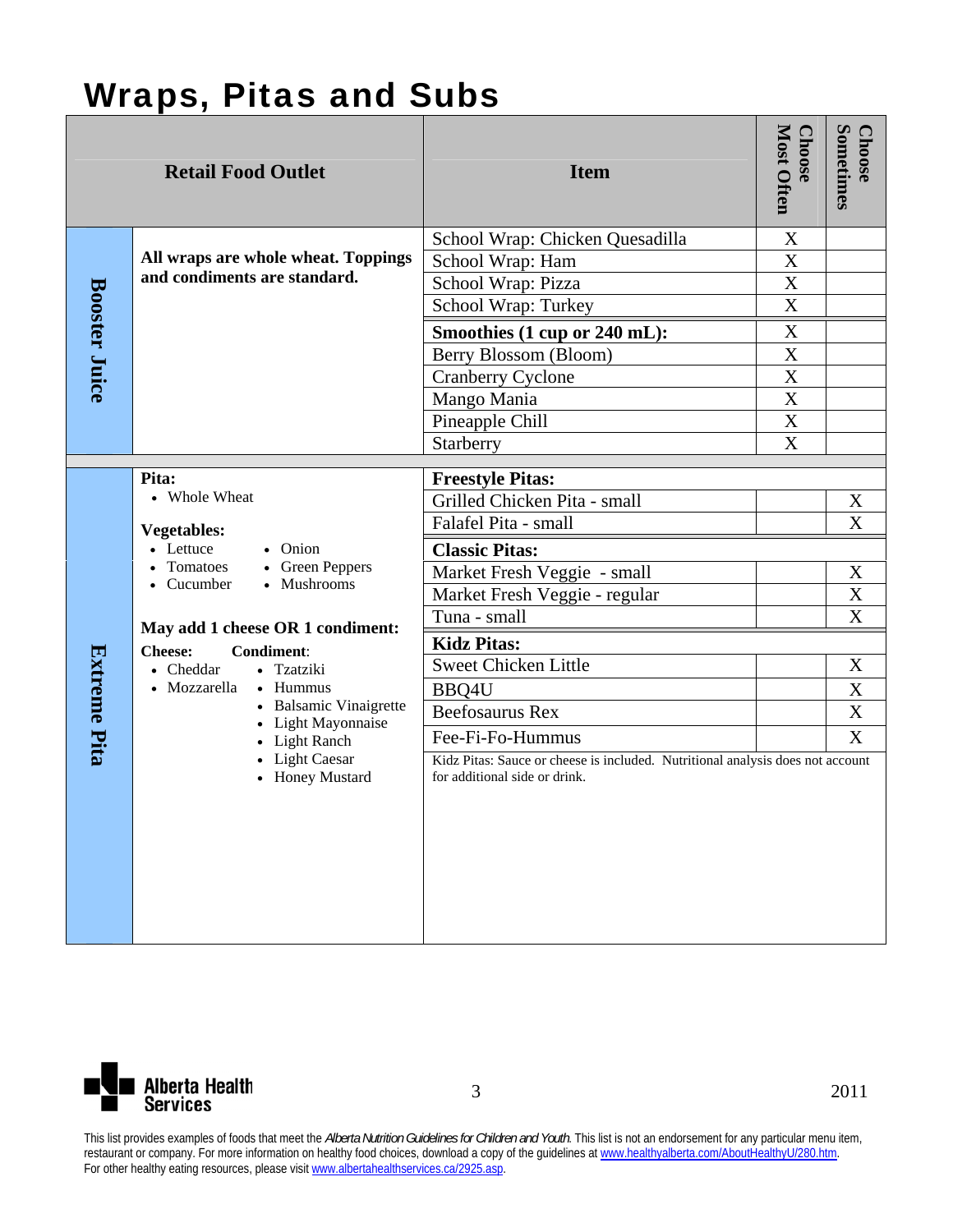## Wraps, Pitas and Subs

|          | <b>Retail Food Outlet</b>                                          | <b>Item</b>                                                                     | Most Often<br><b>Choose</b> | Sometimes<br><b>Choose</b> |
|----------|--------------------------------------------------------------------|---------------------------------------------------------------------------------|-----------------------------|----------------------------|
|          | <b>Bread:</b>                                                      | White Albacore Tuna Sub                                                         |                             | X                          |
|          | • Whole Wheat                                                      | Veggie Sub                                                                      |                             | X                          |
|          | • Multigrain                                                       | Grilled Chicken Sub                                                             |                             | X                          |
|          | <b>Vegetables:</b>                                                 | Philly Style Steak Sub                                                          |                             | X                          |
|          | • Lettuce<br>• Red Onion                                           | Grilled Buffalo Chicken Panini Sub                                              |                             | X                          |
|          | Tomatoes<br>• Green Peppers<br>• Mushrooms<br>• Cucumber           | Veggie Wrap                                                                     |                             | $\mathbf X$                |
| Mr. Sub  |                                                                    |                                                                                 |                             |                            |
|          | May add 1 cheese OR 1 condiment:                                   |                                                                                 |                             |                            |
|          | <b>Condiment:</b><br><b>Cheese:</b><br>• Cheddar<br>• Secret Sauce |                                                                                 |                             |                            |
|          | • Pizza Sauce<br>Mozzarella                                        |                                                                                 |                             |                            |
|          | • Buttermilk Ranch                                                 |                                                                                 |                             |                            |
|          | • Light Mayonnaise                                                 |                                                                                 |                             |                            |
|          | Pita:                                                              | <b>Meat Pitas:</b>                                                              |                             |                            |
|          | • Whole Wheat<br><b>Vegetables:</b><br>• Spinach<br>• Onion        | 6" Chicken Breast                                                               |                             | X                          |
|          |                                                                    | 6" Chicken Caesar                                                               |                             | X                          |
|          |                                                                    | 6" Chicken Souvlaki                                                             |                             | X                          |
|          | Lettuce<br>• Green Peppers                                         | 6" Southwestern Chicken                                                         |                             | X                          |
|          | Tomatoes<br>• Mushrooms<br>Cucumber<br>• Alfalfa Sprouts           | 6" Tuna                                                                         |                             | X                          |
| Pita Pit | • Pineapple                                                        | <b>Vegetarian Pitas:</b>                                                        |                             |                            |
|          | May add 1 cheese OR 1 condiment:                                   | 6" Babaganoush                                                                  |                             | X                          |
|          | <b>Condiment:</b><br><b>Cheese:</b>                                | 6" Cheddar                                                                      |                             | X                          |
|          | • Hummus<br>• Cheddar                                              | 6" Feta                                                                         |                             | X                          |
|          | <b>Honey Mustard</b>                                               | 6" Garden                                                                       |                             | X                          |
|          | Mustard<br>Tzatziki                                                | 6" Swiss                                                                        |                             | $\overline{\text{X}}$      |
|          | Light Mayonnaise                                                   | 6" Hummus                                                                       |                             | X                          |
|          | • Light Ranch                                                      |                                                                                 |                             |                            |
|          | <b>Bread:</b>                                                      | <b>Signature Classics:</b>                                                      |                             |                            |
|          | • Whole Wheat                                                      | Honey Bourbon Chicken - small                                                   |                             | X                          |
|          | • Multigrain                                                       |                                                                                 |                             |                            |
|          | <b>Vegetables:</b>                                                 | <b>Flatbread Sammies:</b>                                                       |                             |                            |
|          | • Lettuce<br>• Onion                                               | Cantina Chicken                                                                 |                             | X                          |
| Quiznos  | Tomatoes<br>• Cucumber                                             | <b>Quiz Kidz:</b>                                                               |                             |                            |
|          |                                                                    | Q-Kidz Toasty Turkey & Cheese Sub                                               |                             | X                          |
|          |                                                                    | Q-Kidz Toasty Ham & Cheese Sub                                                  |                             | $\mathbf X$                |
|          |                                                                    | Q-Kidz Cheesy Toasted Cheese Sub                                                |                             | X                          |
|          |                                                                    | Quiz Kidz - nutritional analysis does not account for additional side or drink. |                             |                            |



4 2011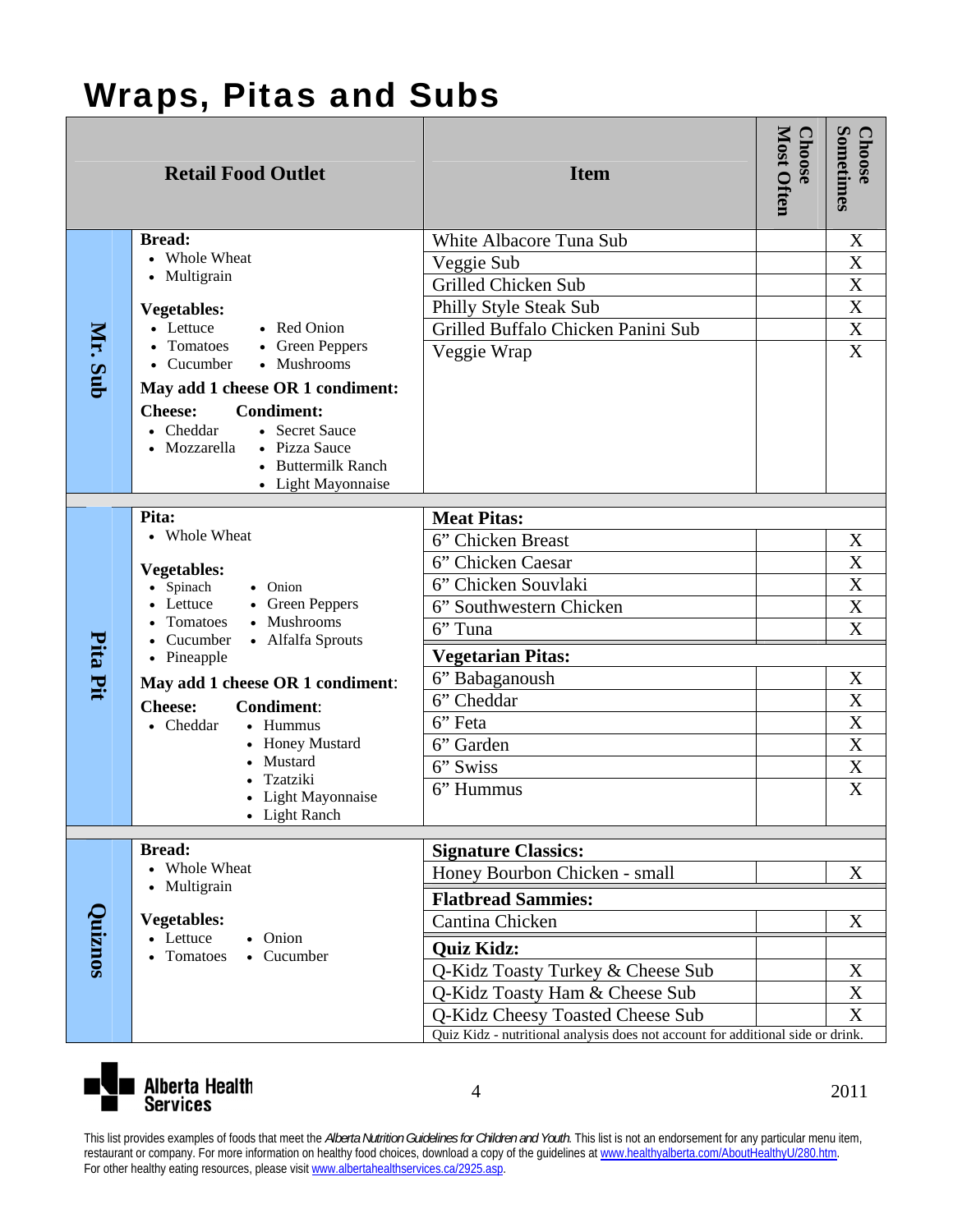#### Wraps, Pitas and Subs

|         | <b>Retail Food Outlet</b>                                                                                                                                                     | <b>Item</b>                          | Most Often<br><b>Choose</b> | Sometimes<br><b>Choose</b> |
|---------|-------------------------------------------------------------------------------------------------------------------------------------------------------------------------------|--------------------------------------|-----------------------------|----------------------------|
|         | <b>Bread:</b>                                                                                                                                                                 | <b>6 - inch Sandwiches:</b>          |                             | X                          |
|         | $\bullet$ 9 – Grain Wheat                                                                                                                                                     | Ham                                  |                             | X                          |
|         | <b>Vegetables:</b>                                                                                                                                                            | Oven Roasted Chicken                 |                             | X                          |
|         | • Lettuce<br>• Onion                                                                                                                                                          | <b>Roast Beef</b>                    |                             | X                          |
|         | • Tomatoes<br>• Green Peppers                                                                                                                                                 | Veggie Delight                       |                             | $\overline{\text{X}}$      |
|         | • Cucumber<br>• Mushrooms<br>• Red Onion                                                                                                                                      | <b>Flatbread Sandwiches:</b>         |                             |                            |
|         |                                                                                                                                                                               | Oven Roasted Chicken                 |                             | $\boldsymbol{X}$           |
|         | May add 1 cheese OR 1 condiment:                                                                                                                                              | <b>Mini Subs:</b>                    |                             |                            |
|         | <b>Cheese:</b><br><b>Condiment:</b>                                                                                                                                           | Mini Sub - Ham                       |                             | $\mathbf X$                |
| Subway  | • Fat Free Honey<br>• Monterey<br><b>Jack</b><br>Mustard<br>• Natural<br>• Mustard<br>Cheddar<br>• Light Mayonnaise<br>• Fat Free Sweet<br>$\bullet$ Swiss<br>Onion<br>Cheese | Mini Sub - Roast Beef                |                             | X                          |
|         | <b>Regular sized sandwiches and</b>                                                                                                                                           | Egg Salad Sandwich                   |                             | X                          |
|         | standard ingredient servings                                                                                                                                                  | <b>BLT</b> Sandwich                  |                             | X                          |
| Tim     |                                                                                                                                                                               | <b>Toasted Chicken Club Sandwich</b> |                             | $\overline{\text{X}}$      |
| Hortons |                                                                                                                                                                               | <b>Chicken Caesar Sandwich</b>       |                             | $\mathbf X$                |

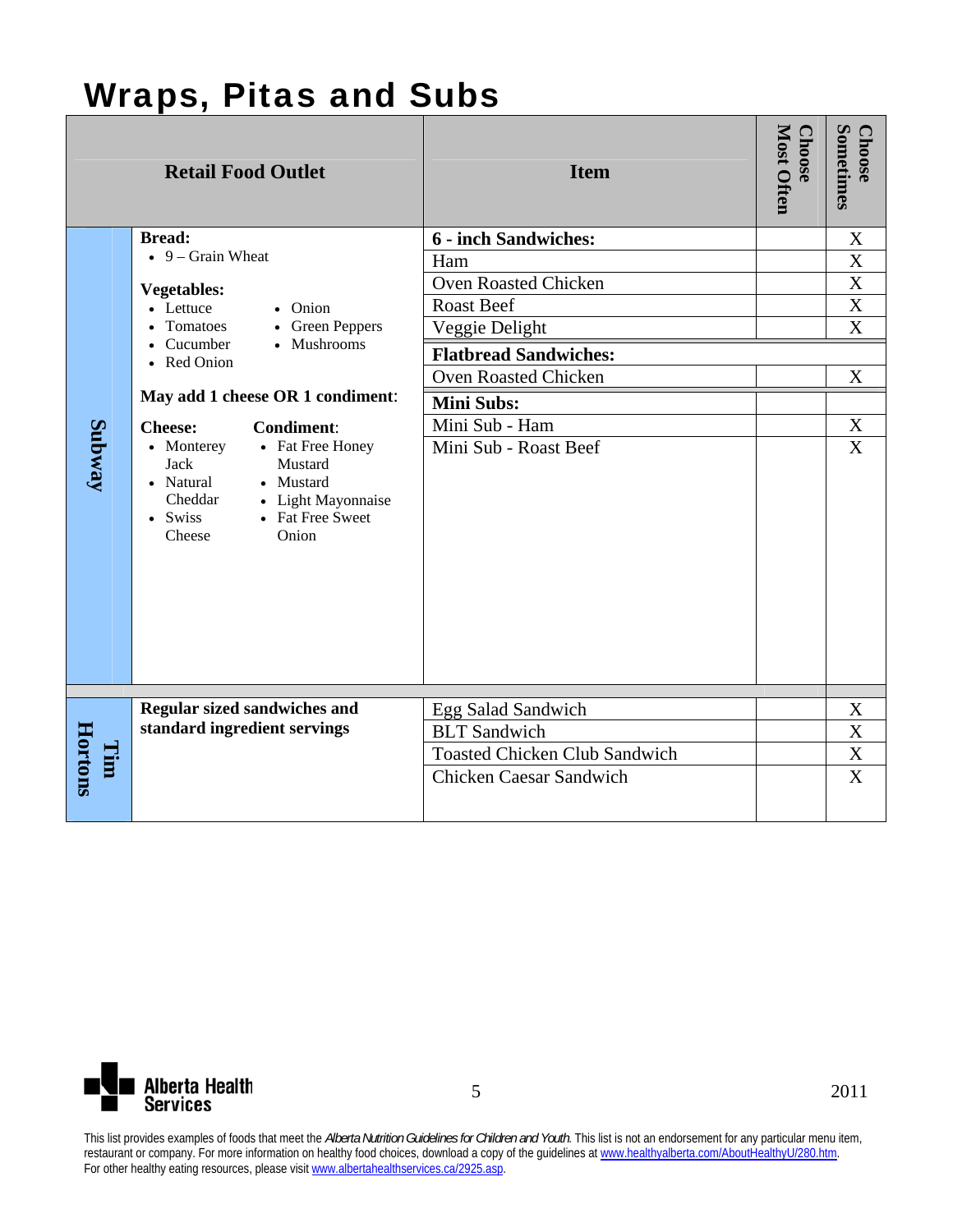### Hamburgers and Salads

|                   | <b>Retail Food Outlet</b>                         | <b>Item</b>                           | Most Often<br><b>Choose</b> | Sometimes<br>hoose |
|-------------------|---------------------------------------------------|---------------------------------------|-----------------------------|--------------------|
|                   | <b>Bun:</b>                                       | Hamburger                             |                             | X                  |
|                   | • Choose whole wheat bun when available           | Cheeseburger                          |                             | X                  |
|                   | <b>Healthier Toppings:</b>                        | Grilled Chicken Classic Sandwich      |                             | X                  |
|                   | • Lettuce                                         | Zesty Mango Crispy Chicken McMini     |                             | X                  |
|                   | Tomato                                            | Sandwich                              |                             |                    |
|                   | Onion<br>• Choose lower fat cheese when available | One Chicken Fajita                    |                             | X                  |
|                   |                                                   | Grilled Chicken Snack Wrap            |                             | X                  |
|                   |                                                   | Spicy Buffalo Chicken Snack Wrap with |                             | X                  |
| <b>McDonald's</b> |                                                   | Grilled Chicken                       |                             |                    |
|                   |                                                   | Salads:                               |                             |                    |
|                   |                                                   | Southwest Salad with Grilled Chicken  |                             | X                  |
|                   |                                                   | Spicy Thai Chicken Salad with Warm    |                             | X                  |
|                   |                                                   | <b>Grilled Chicken</b>                |                             |                    |
|                   | <b>Bun:</b>                                       | Plain Hamburger Kids' Meal            |                             | X                  |
|                   | • Choose whole wheat bun when available           | Junior Cheeseburger Deluxe            |                             | X                  |
|                   |                                                   |                                       |                             |                    |
|                   | <b>Healthier Toppings:</b>                        |                                       |                             |                    |
|                   | Lettuce                                           |                                       |                             |                    |
| Wendy's           | Tomato                                            |                                       |                             |                    |
|                   | Onion<br>• Choose lower fat cheese when available |                                       |                             |                    |
|                   |                                                   |                                       |                             |                    |
|                   |                                                   |                                       |                             |                    |

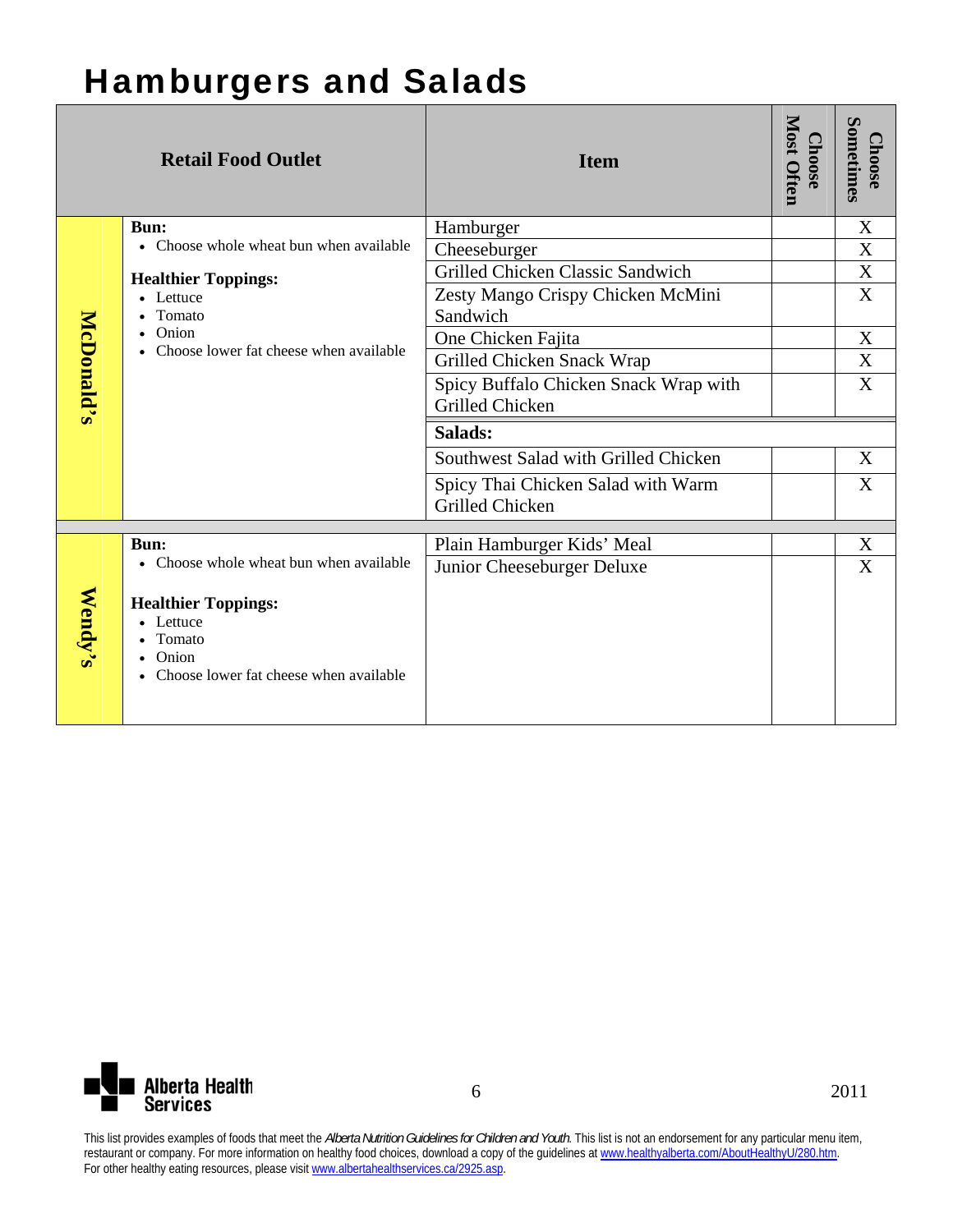|                     | <b>Retail Food Outlet</b>                                                                 | <b>Item</b>                          | Most Often<br><b>Choose</b> | Sometimes<br><b>Choose</b>     |
|---------------------|-------------------------------------------------------------------------------------------|--------------------------------------|-----------------------------|--------------------------------|
|                     | Crust:                                                                                    | <b>BP</b> Originals:                 |                             |                                |
|                     | • Choose whole wheat or multigrain crust<br>when available.                               | The Pepper                           |                             | X                              |
|                     |                                                                                           | <b>Boston Royal</b>                  |                             | X                              |
|                     | <b>Healthier toppings:</b>                                                                | <b>The Classics:</b>                 |                             |                                |
|                     | • Bell peppers<br>• Tomato                                                                | Pepperoni                            |                             | $\mathbf X$                    |
|                     | Onion<br>• Beef<br>Mushrooms<br>• Chicken                                                 | Pepperoni and Mushroom               |                             | $\boldsymbol{\mathrm{X}}$      |
|                     | • Pineapple<br>$\bullet$ Ham                                                              | Hawaiian                             |                             | $\mathbf{X}$<br>$\overline{X}$ |
|                     | • Spinach                                                                                 | Deluxe                               |                             |                                |
| <b>Boston Pizza</b> | *Based on 1/10 of a medium (13") pizza                                                    | Veggie:                              |                             |                                |
|                     |                                                                                           | Zorba, the Greek (vegetarian)        |                             | X                              |
|                     |                                                                                           | Vegetarian                           |                             | $\mathbf X$                    |
|                     |                                                                                           | <b>International:</b>                |                             |                                |
|                     |                                                                                           | Szechuan                             |                             | X                              |
|                     |                                                                                           | <b>BBQ</b> Chicken                   |                             | $\boldsymbol{X}$               |
|                     |                                                                                           | <b>Create Your Own Pizza:</b>        |                             |                                |
|                     |                                                                                           | The Basic (cheese pizza)             |                             | X                              |
|                     | Crust:                                                                                    | <b>1 Topping Pizzas:</b>             |                             |                                |
|                     | • Choose whole wheat or multigrain crust<br>when available.<br>• Avoid the stuffed crust. | Cheese                               |                             | X                              |
|                     |                                                                                           | 2-3 Topping Pizzas:                  |                             |                                |
|                     |                                                                                           | Grilled Chicken, Mushroom and Bell   |                             | X                              |
|                     | <b>Healthier toppings:</b>                                                                | Peppers                              |                             |                                |
| Domino's Pizza      | • Bell peppers<br>• Tomato<br>• Onion                                                     | <b>Feast Pizzas:</b>                 |                             |                                |
|                     | $\bullet$ Beef<br>• Chicken<br>Mushrooms                                                  | Hawaiian Feast                       |                             | X                              |
|                     | Pineapple<br>$\bullet$ Ham                                                                | Veggie Feast                         |                             | X                              |
|                     | *Based on 1/8 of a medium (12") pizza                                                     |                                      |                             |                                |
|                     |                                                                                           |                                      |                             |                                |
|                     | Crust:<br>• Choose whole wheat or multigrain crust                                        | Cheese                               |                             | X<br>X                         |
|                     | when available.                                                                           | Pepperoni<br>Ham and Pineapple       |                             | $\mathbf X$                    |
|                     | <b>Healthier toppings:</b>                                                                | Beef and mushroom                    |                             | $\mathbf X$                    |
|                     | • Bell peppers<br>• Tomato                                                                | Vegetarian (mushrooms, bell peppers, |                             | $\boldsymbol{\mathrm{X}}$      |
| Little Caesars      | Onion<br>• Beef                                                                           | onion, tomato and olives)            |                             |                                |
|                     | Mushrooms<br>$\bullet$ Ham                                                                |                                      |                             |                                |
|                     | Pineapple                                                                                 |                                      |                             |                                |
|                     | *Based on 1/8 of a medium (12") pizza                                                     |                                      |                             |                                |



7 2011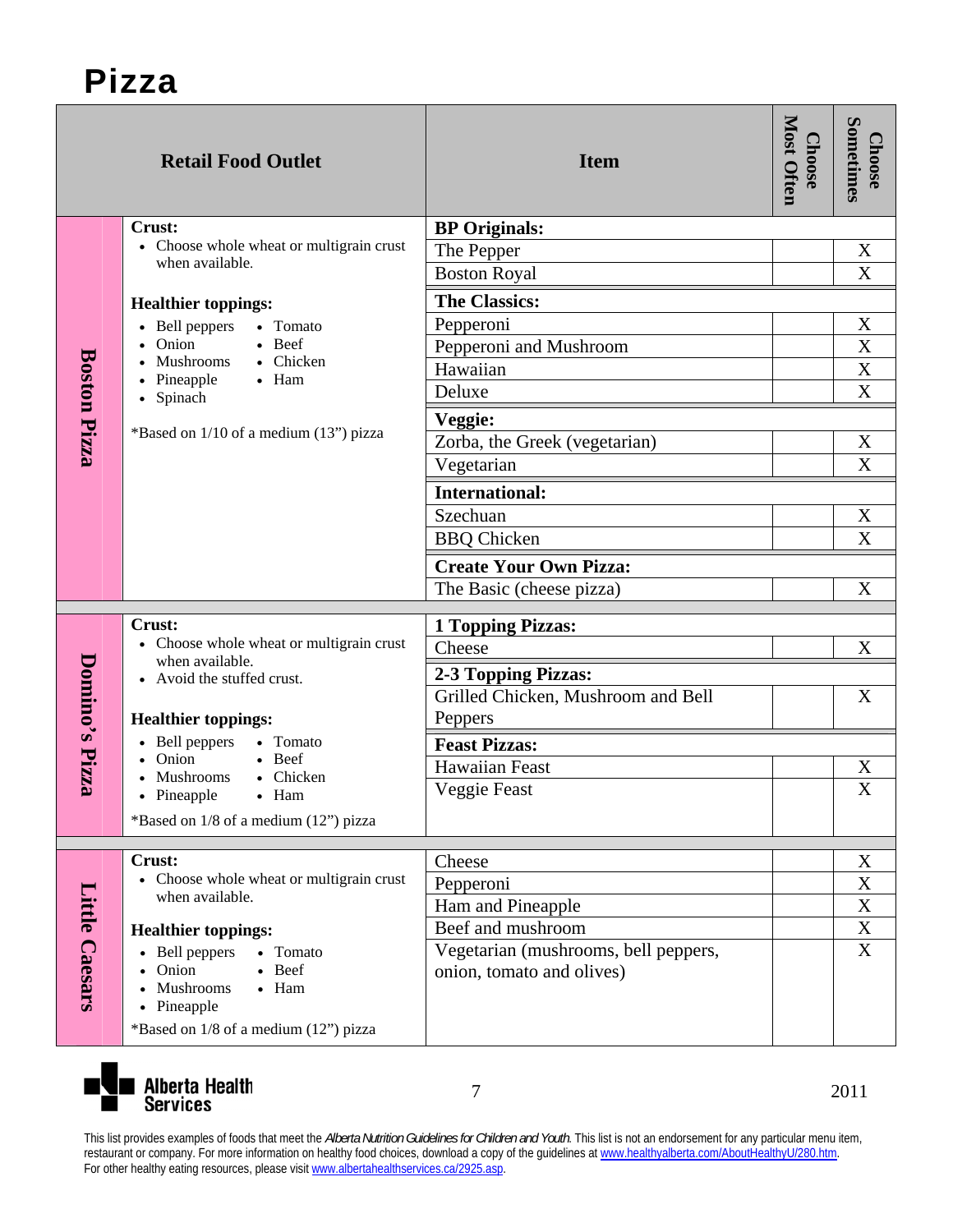|        | <b>Retail Food Outlet</b>                                   | <b>Item</b>                          | <b>Most Often</b><br><b>Choose</b> | Sometimes<br><b>Choose</b> |  |
|--------|-------------------------------------------------------------|--------------------------------------|------------------------------------|----------------------------|--|
|        | Crust:                                                      | <b>Vegetariano (no meat) Pizzas:</b> |                                    |                            |  |
|        | • Choose whole wheat or multigrain crust<br>when available. | Quattro Fromaggio (Cheese)           |                                    | X                          |  |
|        |                                                             | Primo Vegetarian                     |                                    | $\mathbf X$                |  |
|        | <b>Healthier toppings:</b>                                  | Garden Veggie                        |                                    | $\mathbf X$                |  |
|        | • Bell peppers<br>• Tomato                                  | Meat Free Pepperoni                  |                                    | $\mathbf X$                |  |
|        | Onion<br>$\bullet$ Beef                                     | Veggie and Goat Cheese               |                                    | $\mathbf X$                |  |
|        | • Mushrooms<br>• Chicken<br>• Pineapple<br>$\bullet$ Ham    | Veggie Mediterranean                 |                                    | $\overline{X}$             |  |
|        | • Spinach                                                   | <b>Carne (meat) Pizza:</b>           |                                    |                            |  |
|        |                                                             | New York Deli                        |                                    | $\mathbf X$                |  |
|        | *Based on 1/8 of a medium (12") pizza                       | Primo Capicollo                      |                                    | X                          |  |
|        |                                                             | Deluxe Hawaiian                      |                                    | $\mathbf X$                |  |
|        |                                                             | Tropical Hawaiian                    |                                    | $\mathbf X$                |  |
|        |                                                             | Panago Classic                       |                                    | $\mathbf X$                |  |
|        |                                                             | <b>Sicilian Sausage</b>              |                                    | $\mathbf X$                |  |
|        |                                                             | <b>Beef Taco</b>                     |                                    | $\overline{\mathbf{X}}$    |  |
|        |                                                             | <b>BBQ</b> steak                     |                                    | $\mathbf X$                |  |
| Panago |                                                             | Genoa Classic                        |                                    | $\mathbf X$                |  |
|        |                                                             | <b>Chorizo and Goat Cheese</b>       |                                    | $\mathbf X$                |  |
|        |                                                             | <b>Steak Mushroom Melt</b>           |                                    | $\mathbf X$                |  |
|        |                                                             | Italia Classic                       |                                    | $\mathbf X$                |  |
|        |                                                             | Pollo (chicken) Pizzas:              |                                    |                            |  |
|        |                                                             | Chicken Taco                         |                                    | $\mathbf X$                |  |
|        |                                                             | <b>Buffalo Chicken</b>               |                                    | $\mathbf X$                |  |
|        |                                                             | <b>Tropical Chicken</b>              |                                    | $\mathbf X$                |  |
|        |                                                             | <b>BBQ</b> Chicken                   |                                    | $\mathbf X$                |  |
|        |                                                             | Primo Pollo                          |                                    | $\overline{\mathbf{X}}$    |  |
|        |                                                             | The Fajita                           |                                    | $\mathbf X$                |  |
|        |                                                             | Chipotle Chicken                     |                                    | $\mathbf X$                |  |
|        |                                                             | <b>Oceano</b> (seafood) Pizzas:      |                                    |                            |  |
|        |                                                             | Primo Shrimp                         |                                    | $\mathbf X$                |  |
|        |                                                             | Pesto Shrimp                         |                                    | $\mathbf X$                |  |
|        |                                                             | <b>Frugal Favourites:</b>            |                                    |                            |  |
|        |                                                             | Cheese                               |                                    | X                          |  |
|        |                                                             | Pepperoni                            |                                    | X                          |  |
|        |                                                             | Ham and Pineapple                    |                                    | $\boldsymbol{\mathrm{X}}$  |  |

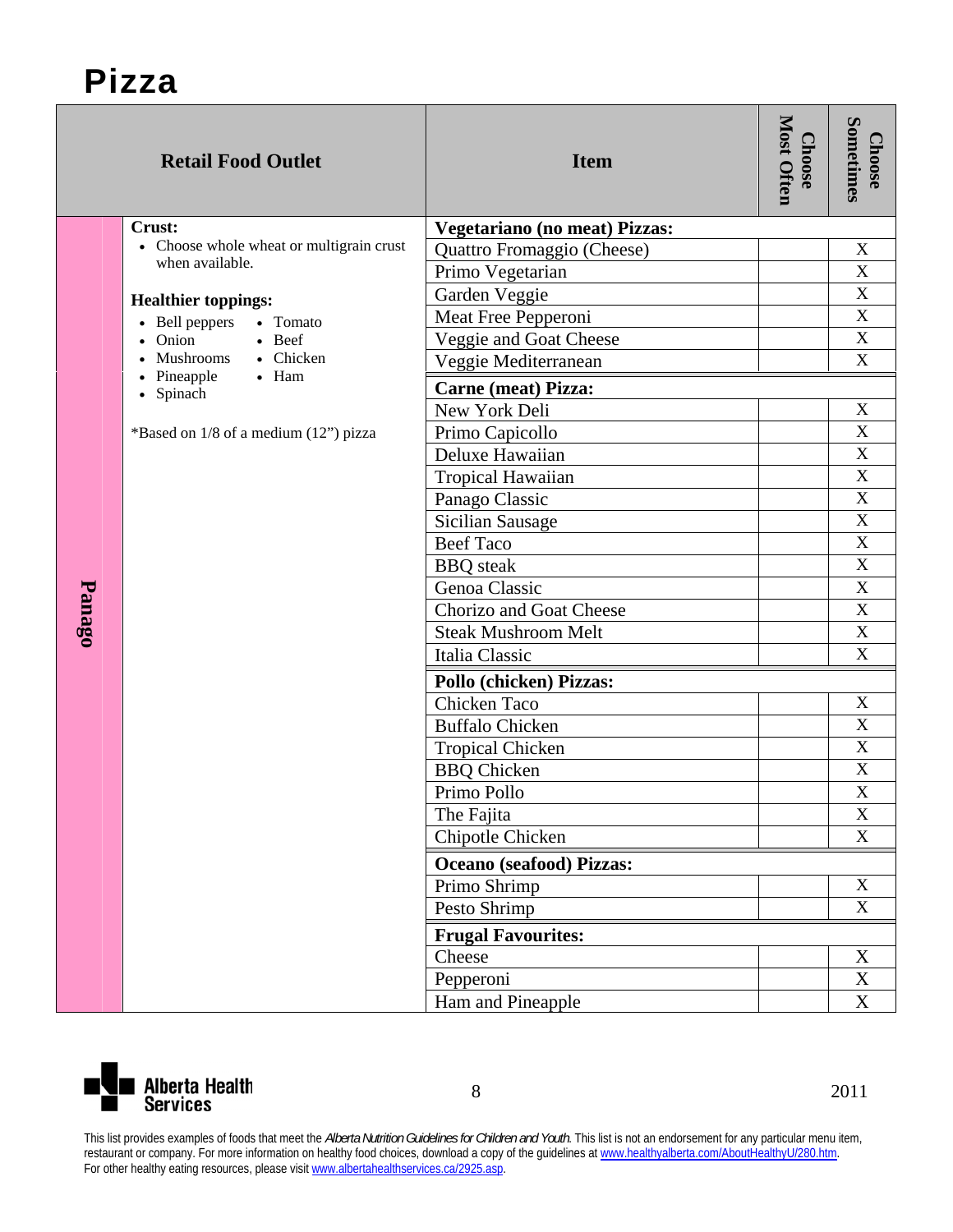|            | <b>Retail Food Outlet</b>                                                                                                                          | <b>Item</b>                                                       | <b>Most</b><br>1008e<br>Often | $\boldsymbol{\omega}$<br>ometimes<br><b>OSG</b> |
|------------|----------------------------------------------------------------------------------------------------------------------------------------------------|-------------------------------------------------------------------|-------------------------------|-------------------------------------------------|
|            | Crust:<br>Choose whole wheat or multigrain crust                                                                                                   | <b>Build Your Own: Refer to the "healthier"</b><br>toppings" list |                               | X                                               |
| Papa Johns | when available.                                                                                                                                    | Pepperoni                                                         |                               | X                                               |
|            | <b>Healthier toppings:</b><br>• Bell Peppers<br>• Tomato<br>$\bullet$ Onion<br>$\bullet$ Beef<br>• Chicken<br>$\bullet$ Mushrooms<br>$\bullet$ Ham | <b>BBQ</b> Chicken                                                |                               | X                                               |
|            |                                                                                                                                                    | Hawaiian BBQ Chicken                                              |                               | X                                               |
|            |                                                                                                                                                    | The Works                                                         |                               | X                                               |
|            | • Pineapple<br>• Spinach<br>*Based on $1/8$ of a medium $(12)$ " pizza                                                                             |                                                                   |                               |                                                 |

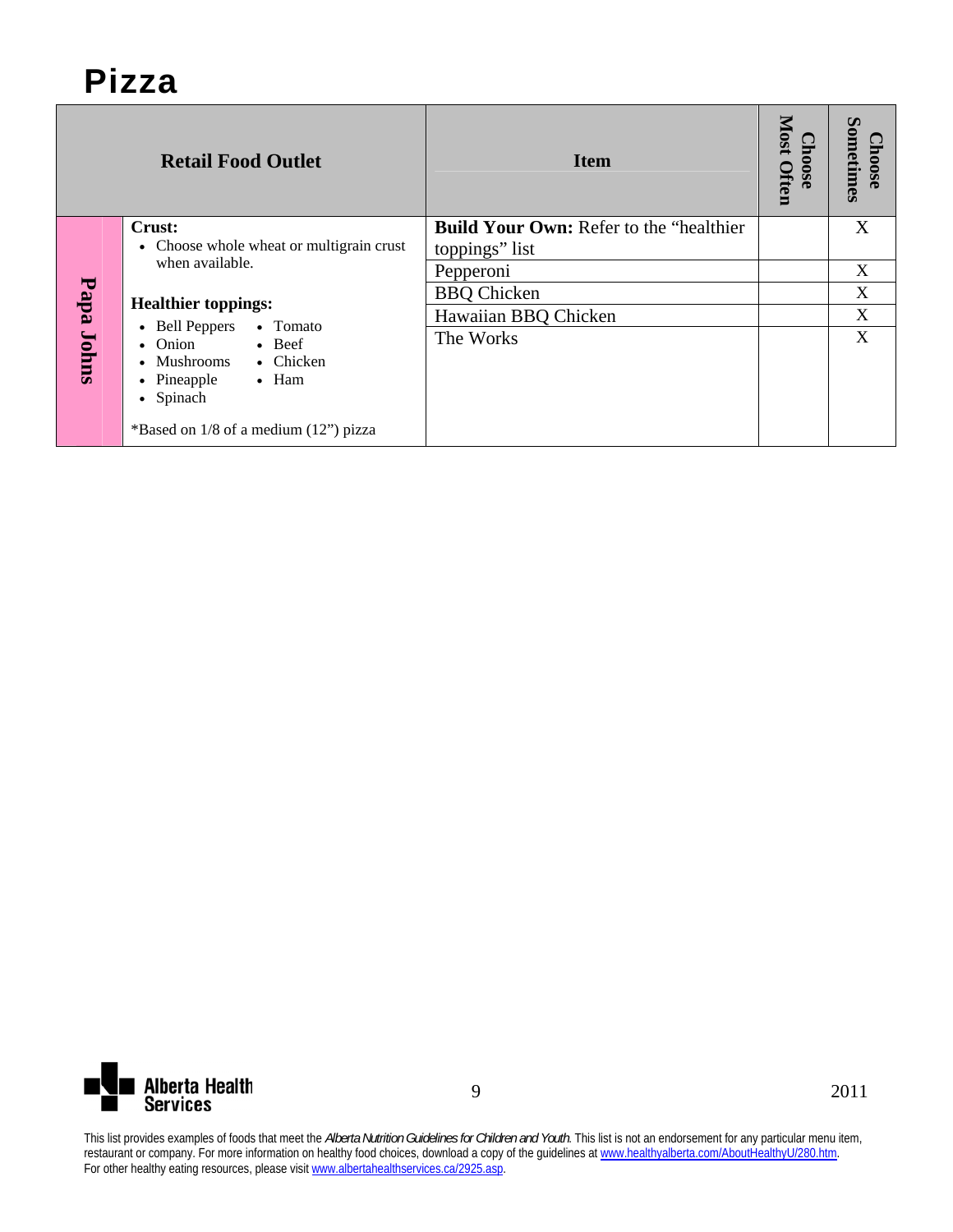## **Other**

|                                  | <b>Retail Food Outlet</b>                | <b>Item</b>                           | <b>Most Often</b><br><b>Choose</b> | Sometimes<br><b>Choose</b>          |
|----------------------------------|------------------------------------------|---------------------------------------|------------------------------------|-------------------------------------|
|                                  |                                          | <b>Mini Mario's Menu:</b>             |                                    |                                     |
| <b>East Side<br/>Mario's</b>     |                                          | Mario's Pasta with Napolitana Sauce   |                                    | $\mathbf X$                         |
|                                  |                                          | <b>Everyday Values:</b>               |                                    |                                     |
|                                  |                                          | Fettuccine Alfredo                    |                                    | $\mathbf X$                         |
|                                  |                                          | Spaghettini Bolognese                 |                                    | $\overline{\text{X}}$               |
|                                  | Dishes do not include Teriyaki Sauce     | Teriyaki Chicken                      |                                    |                                     |
| <b>Japan</b>                     |                                          | Chicken and Beef                      |                                    | $\frac{\overline{X}}{\overline{X}}$ |
| Edo                              |                                          | Hawaiian Chicken                      |                                    | $\overline{\text{X}}$               |
|                                  |                                          | Seafood Grill                         |                                    | $\overline{\mathbf{X}}$             |
| Kentucky Fried<br><b>Chicken</b> |                                          | Homestyle Snacker                     |                                    | $\overline{\text{X}}$               |
|                                  |                                          | <b>Mary's Grilled Choice Chicken:</b> |                                    |                                     |
| Mary Brown's F                   |                                          | <b>Big Mary</b>                       |                                    |                                     |
|                                  |                                          | Club Wrap                             |                                    | $\frac{X}{X}$                       |
|                                  |                                          | Caesar Wrap                           |                                    | $\frac{\overline{X}}{\overline{X}}$ |
|                                  |                                          | Fiesta Wrap                           |                                    |                                     |
| Chicken & Ta                     |                                          | Mary's Original Famous Chicken:       |                                    |                                     |
|                                  |                                          | <b>Big Mary Club</b>                  |                                    | $\mathbf X$                         |
|                                  |                                          | Club Wrap                             |                                    | $\overline{\textbf{X}}$             |
| ters!<br>snoure                  |                                          | Caesar Wrap                           |                                    | $\overline{\text{X}}$               |
|                                  |                                          | Fiesta Wrap                           |                                    | X                                   |
|                                  |                                          |                                       |                                    |                                     |
|                                  | <b>Toppings:</b><br>• Cilantro Lime Rice | 6.5" Pinto Bean Burrito               |                                    | X                                   |
| <b>Burrito</b><br><b>Mucho</b>   | Cheese<br>• Corn/Black Bean Salsa        | 8" Pinto Bean Burrito                 |                                    | $\mathbf X$                         |